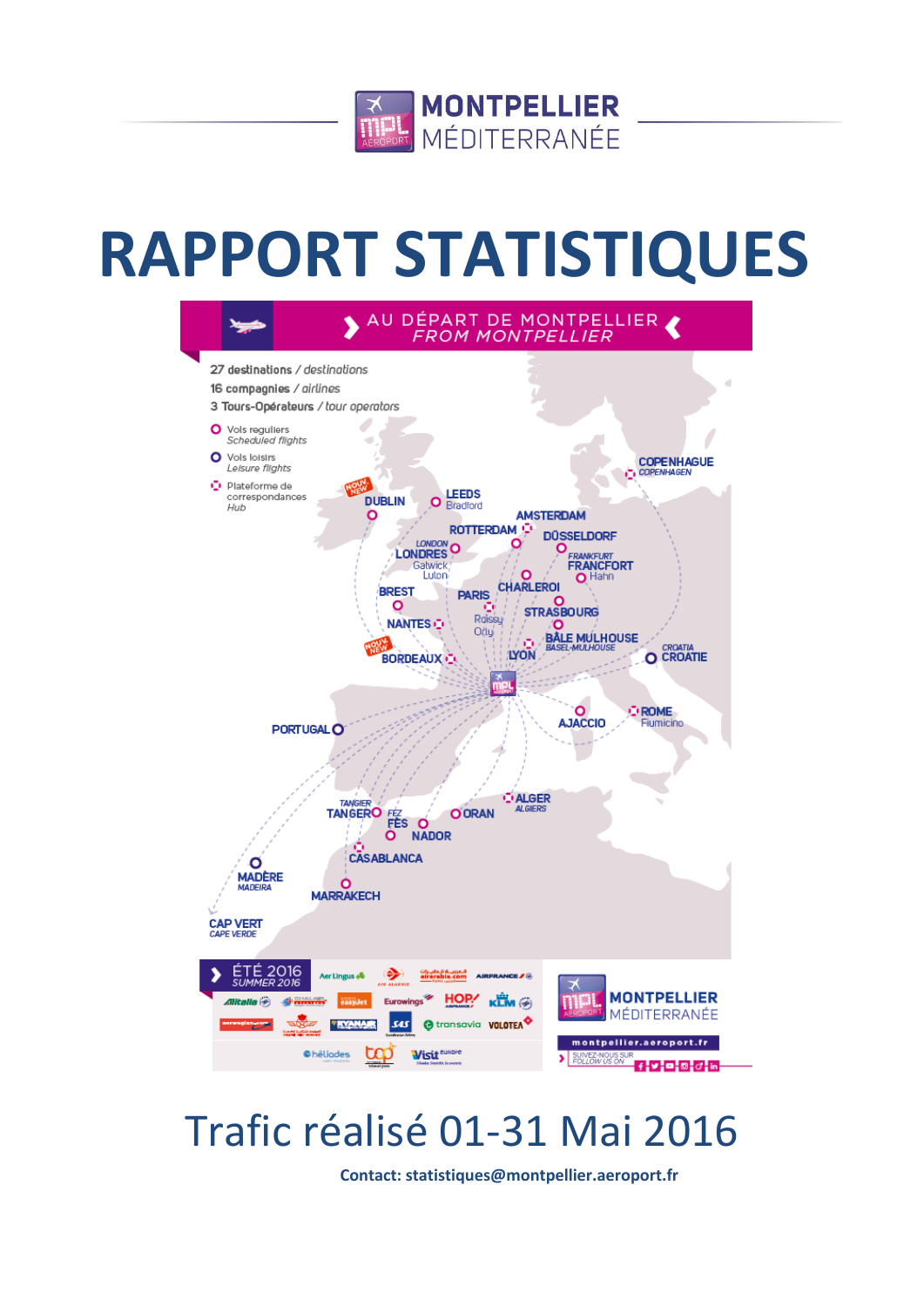## **TRAFIC COMMERCIAL**

|                             | Mois de : MAI |         |            | Cumul jusqu'au mois de : MAI |         |           |  |
|-----------------------------|---------------|---------|------------|------------------------------|---------|-----------|--|
|                             | 2016          | 2015    | Variation  | 2016                         | 2015    | Variation |  |
| <b>Passagers:</b>           | 154 751       | 132 403 | 16,88%     | 616796                       | 539 815 | 14,26%    |  |
| <b>LOCAUX:</b>              | 154 620       | 132 403 | 16,78%     | 616 252                      | 539 405 | 14,25%    |  |
| <b>NATIONAUX</b>            | 92 884        | 87 226  | 6,49%      | 413 146                      | 399 240 | 3,48%     |  |
| <b>Réguliers</b>            | 91 815        | 86 704  | 5,89%      | 410 686                      | 396 426 | 3,60%     |  |
| Non Réguliers               | 1 0 6 9       | 522     | 104,79%    | 2 4 6 0                      | 2814    | $-12,58%$ |  |
| <b>EUROPEENS</b>            | 46 521        | 38 307  | 21,44%     | 133 853                      | 111 268 | 20,30%    |  |
| <b>Réguliers</b>            | 45 536        | 37 396  | 21,77%     | 131 304                      | 108 390 | 21,14%    |  |
| Non Réguliers               | 985           | 911     | 8,12%      | 2 5 4 9                      | 2878    | $-11,43%$ |  |
| <b>INTERNATIONAUX</b>       | 15215         | 6870    | 121,47%    | 69 253                       | 28 897  | 139,65%   |  |
| <b>Réguliers</b>            | 15 215        | 6866    | 121,60%    | 69 232                       | 28 8 86 | 139,67%   |  |
| Non Réguliers               |               |         | $-100,00%$ | 21                           | 11      | 90,91%    |  |
| <b>TRANSITS (ARRIVEES):</b> | 131           |         | 100,00%    | 544                          | 410     | 32,68%    |  |

 $\Box$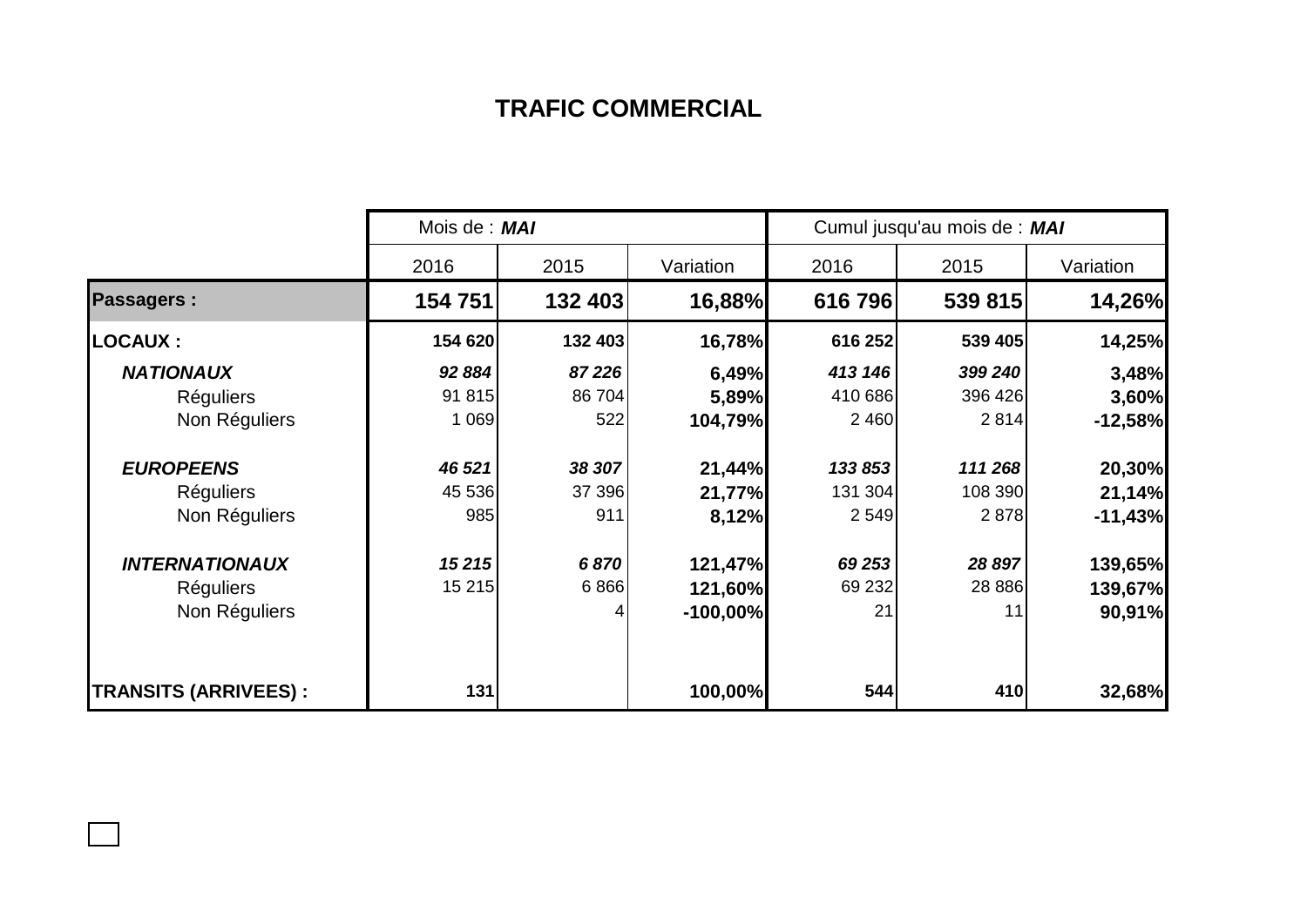#### **à fin MAI 2016 Comparatif Trafic Par Compagnies - 2016/15 Vols Réguliers et Non Réguliers**

|                                                                     | mai     |                 | <b>TOTAL</b><br>Variation                            |                         |                    | Variation                                            |
|---------------------------------------------------------------------|---------|-----------------|------------------------------------------------------|-------------------------|--------------------|------------------------------------------------------|
|                                                                     | 2015    | 2016            | 2016/15                                              | 2015                    | 2016               | 2016/15                                              |
|                                                                     |         |                 |                                                      |                         |                    |                                                      |
| <i>REGULIERS</i>                                                    |         |                 |                                                      |                         |                    |                                                      |
| <b>AER LINGUS</b><br><b>AIR ALGERIE</b>                             |         | 1 1 0 1<br>998  | 100,00%<br>100,00%                                   |                         | 1 1 0 1<br>2 0 4 6 | 100,00%<br>100,00%                                   |
| AIR ARABIA MAROC                                                    | 6866    | 12 025          | 75,14%                                               | 28 886                  | 55 692             | 92,80%                                               |
| <b>AIR FRANCE</b>                                                   | 70519   | 73 656          | 4,45%                                                | 335 040                 | 341 919            | 2,05%                                                |
| <b>ALITALIA</b>                                                     | 1636    | 2 4 8 9         | 52.14%                                               | 5741                    | 7774               | 35,41%                                               |
| CHALAIR                                                             |         | 615             | 100,00%                                              |                         | 2 3 3 9            | 100,00%                                              |
| <b>EASYJET</b>                                                      | 13934   | 14 757          | 5,91%                                                | 46 40 6                 | 47 679             | 2,74%                                                |
| <b>EASYJET SWITZERLAND</b>                                          | 3711    | 3808            | 2,61%                                                | 14 530                  | 14 588             | 0,40%                                                |
| <b>EUROPE AIRPOST</b> (PAX EQUIPAGE)                                |         |                 |                                                      |                         |                    | $\ddot{\phantom{a}}$                                 |
| <b>EUROWINGS</b>                                                    |         | 365             | 100,00%                                              |                         | 365                | 100,00%                                              |
| <b>GERMANWINGS</b>                                                  | 402     |                 | $-100,00%$                                           | 402                     |                    | $-100,00%$                                           |
| HOP!                                                                | 7087    | 8 0 6 0         | 13,73%                                               | 33 150                  | 35 637             | 7,50%                                                |
| <b>KLM ROYAL DUTCH AIRLINES</b>                                     | 2004    | 6 4 0 2         | 219,46%                                              | 2 0 0 4                 | 19 965             | 896,26%                                              |
| <b>LUFTHANSA</b>                                                    | 839     |                 | $-100,00%$                                           | 839                     |                    | $-100,00%$                                           |
| <b>NORWEGIAN</b><br><b>ROYAL AIR MAROC</b>                          |         | 2704<br>2 0 5 3 | 100,00%<br>100,00%                                   |                         | 3 2 6 8<br>11 355  | 100,00%<br>100,00%                                   |
| <b>RYANAIR</b>                                                      | 11 297  | 10757           | $-4,78%$                                             | 34 142                  | 32 527             | $-4,73%$                                             |
| <b>SCANDINAVIAN AIRLINES SYSTEM</b>                                 |         |                 | ۰.                                                   |                         |                    | $\overline{\phantom{a}}$                             |
| TRANSAVIA                                                           | 3573    | 3 1 5 3         | $-11,75%$                                            | 4 3 2 6                 | 4 0 3 7            | $-6,68%$                                             |
| <b>VOLOTEA</b>                                                      | 9098    | 9623            | 5,77%                                                | 28 236                  | 30 929             | 9,54%                                                |
| <b>WEST AIR SWEDEN</b> (PAX EQUIPAGE)                               |         |                 |                                                      |                         |                    | 100,00%                                              |
|                                                                     |         |                 |                                                      |                         |                    |                                                      |
|                                                                     |         |                 |                                                      |                         |                    |                                                      |
| NON REGULIERS                                                       |         |                 | $\overline{\phantom{a}}$                             |                         |                    |                                                      |
| <b>AER LINGUS</b><br><b>AIGLE AZUR</b>                              |         |                 | $\ddotsc$                                            |                         |                    | $\overline{\phantom{a}}$<br>$\ddot{\phantom{a}}$     |
| <b>AIR ALGERIE</b>                                                  |         |                 | --                                                   |                         |                    |                                                      |
| AIR ARABIA MAROC                                                    |         |                 | $\overline{\phantom{a}}$<br>Ξ.                       |                         |                    | $\overline{\phantom{a}}$<br>$\sim$                   |
| <b>AIR CORSICA</b><br><b>AIR EUROPA</b>                             |         | 186             | 100,00%                                              |                         | 542                | 100,00%                                              |
| <b>AIR FRANCE</b>                                                   |         | 650             | 100,00%                                              | 156                     | 925                | 492,95%                                              |
| AIR MEDITERRANEE                                                    | 505     |                 | $-100,00%$                                           | 505                     |                    | $-100,00%$                                           |
| <b>AIR NOSTRUM</b><br><b>AIR VALLEE</b>                             |         |                 | $\overline{\phantom{a}}$<br>$\overline{\phantom{a}}$ |                         |                    | <br>                                                 |
| <b>AIRLINAIR</b>                                                    |         |                 | $\sim$                                               |                         |                    | $\overline{\phantom{a}}$                             |
| <b>ALITALIA</b>                                                     |         |                 | --                                                   |                         |                    | --                                                   |
| <b>ATLANTIQUE AIR ASSISTANCE</b><br><b>AVIATION DEFENSE SERVICE</b> |         |                 | $\ddot{\phantom{a}}$<br>--                           | 17                      |                    | $-100,00%$                                           |
| <b>BRIT AIR</b>                                                     |         |                 | $\overline{a}$                                       |                         |                    |                                                      |
| <b>CHALAIR</b>                                                      |         |                 |                                                      |                         | 80                 | 100,00%                                              |
| <b>DENIM AIR</b><br><b>EASTERN AIRWAYS</b>                          |         |                 | $\overline{\phantom{a}}$<br>$\overline{\phantom{a}}$ | 70                      |                    | $\sim$<br>$-100,00%$                                 |
| <b>EASYJET</b>                                                      |         |                 | $\sim$                                               | $\overline{\mathbf{2}}$ | 240                | 11900,00%                                            |
| <b>EASYJET SWITZERLAND</b>                                          |         |                 | --                                                   |                         |                    |                                                      |
| <b>EUROPE AIRPOST</b>                                               | 78      |                 | $-100,00%$                                           | 157                     |                    | $-100,00%$                                           |
| <b>EUROWINGS</b><br><b>GERMANWINGS</b>                              |         |                 |                                                      |                         |                    |                                                      |
| HOP!                                                                | 152     | 82              | $-46,05%$                                            | 674                     | 297                | $-55,93%$                                            |
| <b>KLM ROYAL DUTCH AIRLINES</b>                                     |         |                 | ۰.                                                   | 71                      |                    | $-100,00%$                                           |
| <b>LUFTHANSA</b><br><b>NETJETS TRANSPORTES AEREOS</b>               | 22      | 16              | $\overline{\phantom{a}}$<br>$-27,27%$                | 74                      | 53                 | $\sim$<br>$-28,38%$                                  |
| <b>NORWEGIAN</b>                                                    |         |                 | --                                                   |                         |                    |                                                      |
| PAN EUROPEAN AIR SERVICE                                            |         |                 | $\overline{\phantom{a}}$                             |                         | 13                 | 100,00%                                              |
| REGIONAL Cie Européenne<br><b>ROYAL AIR MAROC</b>                   |         |                 | Ξ.                                                   |                         |                    | $\overline{\phantom{a}}$                             |
| <b>RYANAIR</b>                                                      |         |                 |                                                      | 855                     | 154                | $-81,99%$                                            |
| <b>SATA INTERNACIONAL</b>                                           |         |                 |                                                      |                         |                    |                                                      |
| <b>SCANDINAVIAN AIRLINES SYSTEM</b>                                 |         |                 | $\overline{\phantom{a}}$<br>$\overline{\phantom{a}}$ |                         |                    | $\overline{\phantom{a}}$<br>$\overline{\phantom{a}}$ |
| <b>SKY BRIDGE AIR</b><br>SUN AIR OF SCANDINAVIA                     | 64      | 60              | $-6,25%$                                             | 319                     | 431                | 35,11%                                               |
| <b>TRANSAVIA</b>                                                    |         |                 |                                                      |                         |                    |                                                      |
| <b>TRAVEL SERVICE AIRLINES</b>                                      |         | 597             | 100,00%                                              | 73                      | 597                | 717,81%                                              |
| <b>TUNISAIR</b><br>TWIN JET                                         |         | 22              | 100,00%                                              | 7                       | 22                 | 214,29%                                              |
| <b>VIP WINGS</b>                                                    |         |                 |                                                      |                         |                    |                                                      |
| <b>VLM AIRLINES</b>                                                 |         |                 | --                                                   |                         |                    | $\overline{\phantom{a}}$                             |
| <b>VOLOTEA</b><br><b>WEST AIR SWEDEN</b>                            | 127     | 115             | $-9,45%$<br>$\overline{\phantom{a}}$                 | 156                     | 115                | $-26,28%$                                            |
| <b>XL AIRWAYS</b>                                                   |         |                 | --                                                   | 286                     |                    | $-100,00%$                                           |
|                                                                     |         |                 |                                                      |                         |                    |                                                      |
|                                                                     |         |                 |                                                      |                         |                    |                                                      |
|                                                                     |         |                 |                                                      |                         |                    |                                                      |
| <b>Autres Compagnies</b>                                            | 489     | 326             | $-33,33%$                                            | 2 2 8 1                 | 1561               | $-31,57%$                                            |
|                                                                     |         |                 |                                                      |                         |                    |                                                      |
| <b>TOTAL REGULIERS</b>                                              | 130 966 | 152 566         | 16,49%                                               | 533 702                 | 611 222            | 14,52%                                               |
|                                                                     |         |                 |                                                      |                         |                    |                                                      |
| <b>TOTAL NON REGULIERS</b>                                          | 1 437   | 2054            | 42,94%                                               | 5703                    | 5 0 3 0            | $-11,80%$                                            |
| <b>TOTAL GENERAL</b>                                                | 132 403 | 154 620         | 16,78%                                               | 539 405                 | 616 252            | 14,25%                                               |
|                                                                     |         |                 |                                                      |                         |                    |                                                      |

*COMPAGNIES AYANT DES VOLS REGULIERS ET NON REGULIERS*

| TOTAL AFR LINGUS                   |         | 1 1 0 1 | 100.00%        |          | 1 1 0 1 |                          |
|------------------------------------|---------|---------|----------------|----------|---------|--------------------------|
|                                    |         |         |                |          |         | 100.00%                  |
| <b>TOTAL AIR ALGERIE</b>           |         | 998     | 100,00%        |          | 2046    | 100.00%                  |
| TOTAL AIR ARABIA MAROC             | 6866    | 12 0 25 | 75,14%         | 28 8 86  | 55 692  | 92,80%                   |
| TOTAL AIR FRANCE                   | 70519   | 74 306  | 5,37%          | 335 196  | 342 844 | 2,28%                    |
| TOTAL ALITALIA                     | 1636    | 2 4 8 9 | 52,14%         | 5741     | 7774    | 35,41%                   |
| <b>TOTAL CHALAIR</b>               |         | 615     | 100,00%        |          | 2419    | 100,00%                  |
| TOTAL FASY.JFT                     | 13934   | 14 757  | 5,91%          | 46 408   | 47919   | 3.26%                    |
| TOTAL EASYJET SWITZERLAND          | 3711    | 3808    | 2,61%          | 14 530   | 14 588  | 0.40%                    |
| <b>TOTAL FUROWINGS</b>             |         | 365     | 100,00%        |          | 365     | 100,00%                  |
| <b>TOTAL GERMANWINGS</b>           | 402     |         | $-100.00\%$    | 402      |         | $-100.00\%$              |
| TOTAL HOP!                         | 7 2 3 9 | 8 1 4 2 | 12.47%         | 33 824   | 35 934  | 6,24%                    |
| TOTAL KLM ROYAL DUTCH AIRLINES     | 2004    | 6 4 0 2 | 219,46%        | 2075     | 19 965  | 862,17%                  |
| TOTAL LUFTHANSA                    | 839     |         | $-100.00\%$    | 839      |         | $-100,00%$               |
| <b>TOTAL NORWEGIAN</b>             |         | 2 7 0 4 | 100,00%        |          | 3 2 6 8 | 100.00%                  |
| TOTAL ROYAL AIR MAROC              |         | 2 0 5 3 | 100.00%        |          | 11 355  | 100,00%                  |
| <b>TOTAL RYANAIR</b>               | 11 297  | 10757   | $-4.78%$       | 34 997   | 32 681  | $-6,62%$                 |
| TOTAL SCANDINAVIAN AIRLINES SYSTEM |         |         | $\overline{a}$ |          |         | $\overline{\phantom{a}}$ |
| <b>TOTAI TRANSAVIA</b>             | 3573    | 3 1 5 3 | $-11,75%$      | 4 3 2 6  | 4 0 3 7 | $-6,68%$                 |
| TOTAL VOLOTEA                      | 9 2 2 5 | 9738    | 5.56%          | 28 3 9 2 | 31 044  | 9,34%                    |
|                                    |         |         |                |          |         |                          |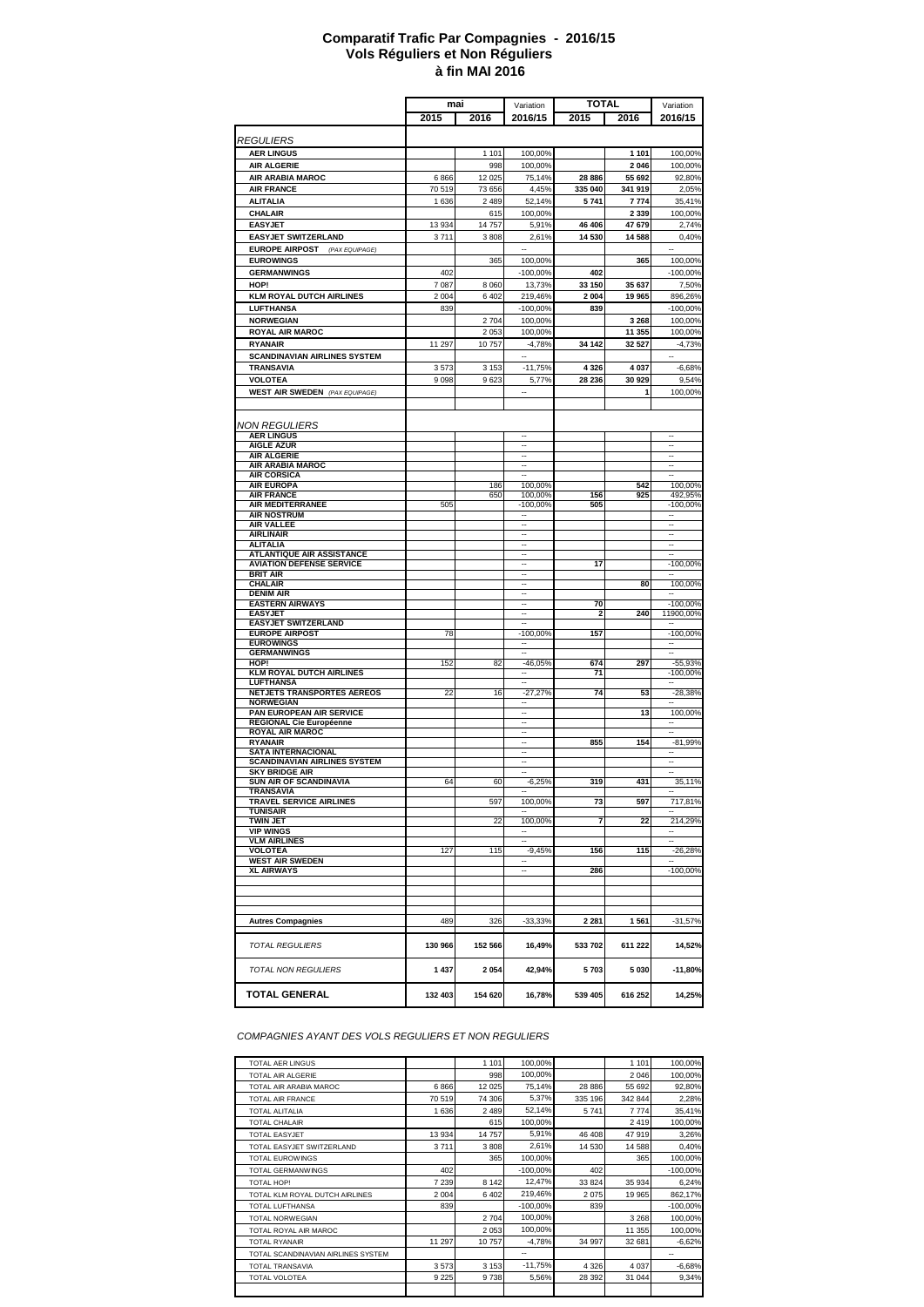### **COMPARATIF TRAFIC PAR DESTINATIONS ET NATIONALITES - 2016/15 à fin MAI 2016**

|                                                       | mai             |                    | Variation                                            | <b>TOTAL</b>   |                   | Variation                              |
|-------------------------------------------------------|-----------------|--------------------|------------------------------------------------------|----------------|-------------------|----------------------------------------|
| <b>VILLES</b>                                         | 2015            | 2016               | 2016/15                                              | 2015           | 2016              | 2016/15                                |
| <b>PARIS</b><br><b>PARIS Ch Gaulle</b>                | 31 907          | 32 177             | 0,85%                                                | 151 428        | 155 220           | 2.50%                                  |
| <b>PARIS ORLY OUEST (Air France)</b>                  | 38 659          | 41798              | 8,12%                                                | 184 295        | 187 294           | 1,63%                                  |
| <b>PARIS LE BOURGET</b><br><b>PARIS ORLY (Autres)</b> | 48<br>61        | 17                 | $-64,58%$<br>$-100,00%$                              | 175<br>241     | 61                | $-65,14%$<br>$-100,00%$                |
| <b>TOTAL PARIS</b>                                    | 70 675          | 73 992             | 4.69%                                                | 336 139        | 342 575           | 1,91%                                  |
| <b>NATIONAUX HORS PARIS</b>                           |                 |                    |                                                      |                |                   |                                        |
| <b>AJACCIO</b>                                        | 1 0 7 7         | 709                | $-34,17%$                                            | 1798           | 1436              | $-20,13%$                              |
| <b>BASTIA</b><br><b>BIARRITZ</b>                      |                 |                    | $\overline{\phantom{a}}$<br>$\overline{\phantom{a}}$ | 73             | 78                | 6,85%<br>$\sim$                        |
| <b>BORDEAUX</b>                                       | 11              | 779                | 6981,82%                                             | 12             | 2592              | 21500.00%                              |
| <b>BREST</b><br><b>CAEN</b>                           | 1 159           | 1 1 5 8            | $-0.09%$                                             | 2 134<br>64    | 3095<br>64        | 45,03%                                 |
| <b>CHALON VATRY</b><br>LILLE                          |                 | 35                 | 100,00%                                              | 64<br>64       | 137               | 114,06%                                |
| <b>LORIENT</b>                                        |                 |                    | --                                                   | 60             | 65<br>60          | 1,56%                                  |
| <b>LYON</b><br><b>METZ NANCY</b>                      | 1 4 3 7         | 1 0 6 3            | $-26.03%$                                            | 7 384<br>66    | 4 0 5 8<br>5      | $-45,04%$<br>$-92,42%$                 |
| <b>NANTES</b>                                         | 10722           | 13 276             | --<br>23,82%                                         | 43777          | 54 584            | 24,69%                                 |
| <b>NICE</b><br><b>PAU</b>                             |                 |                    | --<br>$\sim$                                         | 64             | 62                | $-3,13%$<br>$\mathbf{u}$               |
| <b>RENNES</b>                                         | 64              | 60                 | $-6,25%$                                             | 64             | 64                |                                        |
| <b>ST BRIEUC</b><br><b>STRASBOURG</b>                 | 1996            | 1455               | $-27,10%$                                            | 70<br>6756     | 60<br>3509        | $-14,29%$<br>-48,06%                   |
|                                                       |                 |                    |                                                      |                |                   |                                        |
|                                                       |                 |                    |                                                      |                |                   |                                        |
| <b>Autres Charters Nat.</b>                           | 85              | 357                | 320,00%                                              | 651            | 702               | 7,83%                                  |
| <b>TOTAL NATIONAUX HORS PARIS</b>                     | 16 551          | 18892              | 14,14%                                               | 63 101         | 70 571            | 11,84%                                 |
| <b>TOTAL NATIONAUX</b>                                | 87 226          | 92 884             | 6,49%                                                | 399 240        | 413 146           | 3,48%                                  |
| <b>EUROPEENS</b>                                      |                 |                    |                                                      |                |                   |                                        |
| <b>AMSTERDAM</b><br><b>BALE-MULHOUSE</b>              | 2 0 0 4<br>3711 | 6402<br>3808       | 219.46%<br>2.61%                                     | 2079<br>14 530 | 19 965<br>14 588  | 860,32%<br>0,40%                       |
| <b>BIRMINGHAM</b>                                     |                 |                    | ш.                                                   |                | 7                 | 100,00%                                |
| <b>BRISTOL</b><br><b>BRUXELLES</b>                    |                 |                    | $\sim$<br>--                                         | 10             | 4                 | $-60,00%$                              |
| <b>BUDAPEST</b>                                       |                 |                    | $\sim$                                               | 277            |                   | $-100,00%$                             |
| <b>CARDIFF</b><br><b>CHARLEROI</b>                    | 6 0 9 0         | 6 189              | н.<br>1.63%                                          | 23 9 24        | 172<br>24 109     | 100,00%<br>0.77%                       |
| <b>COLOGNE</b>                                        |                 |                    |                                                      |                |                   | $\overline{a}$                         |
| <b>COPENHAGUE</b><br><b>CRACOVIE</b>                  |                 | 2 7 0 4            | 100,00%<br>--                                        |                | 3 268             | 100,00%<br>--                          |
| <b>DUBLIN</b>                                         |                 | 1 1 0 1            | 100,00%                                              | 542            | 1 1 0 1           | 103,14%                                |
| <b>DUBROVNIK</b><br><b>DUSSELDORF</b>                 | 402             | 379<br>365         | 100,00%<br>$-9.20%$                                  | 410            | 379<br>379        | 100,00%<br>$-7,56%$                    |
| <b>EDIMBOURG</b>                                      |                 |                    |                                                      |                |                   |                                        |
| <b>FRANCFORT</b><br><b>FRANCFORT HAHN</b>             | 609<br>5 2 0 7  | 4 0 3 6            | $-100,00%$<br>$-22,49%$                              | 609<br>10218   | 7886              | $-100.00\%$<br>$-22,82%$               |
| <b>FUNCHAL</b>                                        | 73              |                    | $-100.00%$                                           | 146            | 228               | 56,16%                                 |
| <b>GENEVE</b><br><b>LEEDS</b>                         |                 | 32<br>532          | 1500,00%<br>100,00%                                  | 29             | 67<br>532         | 131,03%<br>100,00%                     |
| <b>LISBONNE</b>                                       | 215             | 100                | $-53,49%$                                            | 215            | 104               | $-51,63%$                              |
| <b>LONDRES GATWICK</b><br><b>LONDRES LUTON</b>        | 11 166<br>1 370 | 13 4 62<br>1 2 9 5 | 20,56%<br>$-5,47%$                                   | 41 034<br>1402 | 46 624<br>1 2 9 5 | 13,62%<br>$-7,63%$                     |
| <b>MADRID</b>                                         | $\overline{7}$  |                    | $-100,00\%$                                          | 7<br>7         |                   | $-100,00\%$<br>$-100,00%$              |
| <b>MALAGA</b><br><b>MALTE</b>                         | 228             |                    | $-100,00%$                                           | 228            |                   | $-100,00%$                             |
| <b>MANCHESTER</b><br><b>MUNICH</b>                    | 230             |                    | $-100,00%$                                           | 230            | 214               | 100,00%<br>$-100,00%$                  |
| OSLO                                                  |                 |                    |                                                      |                |                   |                                        |
| <b>PALMA</b><br><b>PORTO</b>                          | 217             | 98                 | н.<br>$-54,84%$                                      | 356            | 252               | щ.<br>-29,21%                          |
| <b>PULA</b>                                           |                 | 171                | 100,00%                                              |                | 171               | 100,00%                                |
| <b>RHODES</b><br><b>ROME FIUMICINO</b>                | 3034            | 2489               | $-17,96%$                                            | 9743           | 7 774             | $-20,21%$                              |
| <b>ROTTERDAM</b>                                      | 3573            | 3 1 5 3            | $-11,75%$                                            | 4 350          | 4 0 3 7           | $-7,20%$                               |
| <b>VARSOVIE</b><br><b>VENISE</b>                      |                 |                    | н.<br>$\overline{\phantom{a}}$                       | $\overline{4}$ |                   | $\overline{\phantom{a}}$<br>$-100,00%$ |
| <b>ZURICH</b>                                         |                 |                    | ⊶.                                                   | 8              | 10                | 25,00%                                 |
|                                                       |                 |                    |                                                      |                |                   |                                        |
| <b>Autres Charters Euro.</b>                          | 169             | 205                | 21,30%                                               | 910            | 687               | $-24,51%$                              |
| <b>TOTAL EUROPEENS</b>                                | 38 307          | 46 521             | 21,44%                                               | 111 268        | 133853            | 20,30%                                 |
| <b>INTERNATIONAUX</b>                                 |                 |                    |                                                      |                |                   |                                        |
| <b>AGADIR</b>                                         |                 |                    | $\sim$                                               |                | 4                 | 100,00%                                |
| <b>ALGER</b><br><b>CASABLANCA</b>                     | 2 4 9 4         | 998<br>4 9 2 5     | 100,00%<br>97,47%                                    | 10 528         | 2046<br>26 230    | 100,00%<br>149,15%                     |
| <b>DAKAR</b>                                          |                 |                    | --                                                   |                |                   | $\overline{\phantom{a}}$               |
| <b>DJERBA</b><br><b>FES</b>                           | 2952            | 3672               | н.<br>24,39%                                         | 12839          | 17499             | $\sim$<br>36,30%                       |
| <b>ISTANBUL</b>                                       |                 |                    | −−                                                   |                |                   | ۰.                                     |
| <b>JEDDAH</b><br><b>MARRAKECH</b>                     |                 | 2889               | 100,00%                                              | 6              | 10 086            | 168000,00%                             |
| <b>MONASTIR</b>                                       |                 |                    |                                                      |                |                   |                                        |
| <b>NADOR</b><br><b>ORAN</b>                           | 1420            | 2 0 5 9            | 45.00%<br>$\overline{\phantom{a}}$                   | 5 5 1 9        | 10 005            | 81,28%<br>$\mathbf{u}$                 |
| OUJDA                                                 |                 |                    | --                                                   |                |                   | $\overline{\phantom{a}}$               |
| <b>TANGER</b><br><b>TUNIS</b>                         |                 | 533                | 100,00%<br>۰.                                        | $\mathbf{1}$   | 3 2 3 6           | 100,00%<br>$-100,00%$                  |
|                                                       |                 |                    |                                                      |                |                   |                                        |
| <b>Autres Charters Inter.</b>                         | 4               |                    |                                                      | $\frac{4}{ }$  | 147               |                                        |
| TOTAL INTERNATIONAUX                                  | 6870            | 139                | 3375,00%                                             | 28 897         |                   | 3575,00%                               |
|                                                       |                 | 15 215             | 121,47%                                              |                | 69 253            | 139,65%                                |
| <b>TOTAL</b>                                          | 132 403         | 154 620            | 16,78%                                               | 539 405        | 616 252           | 14,25%                                 |